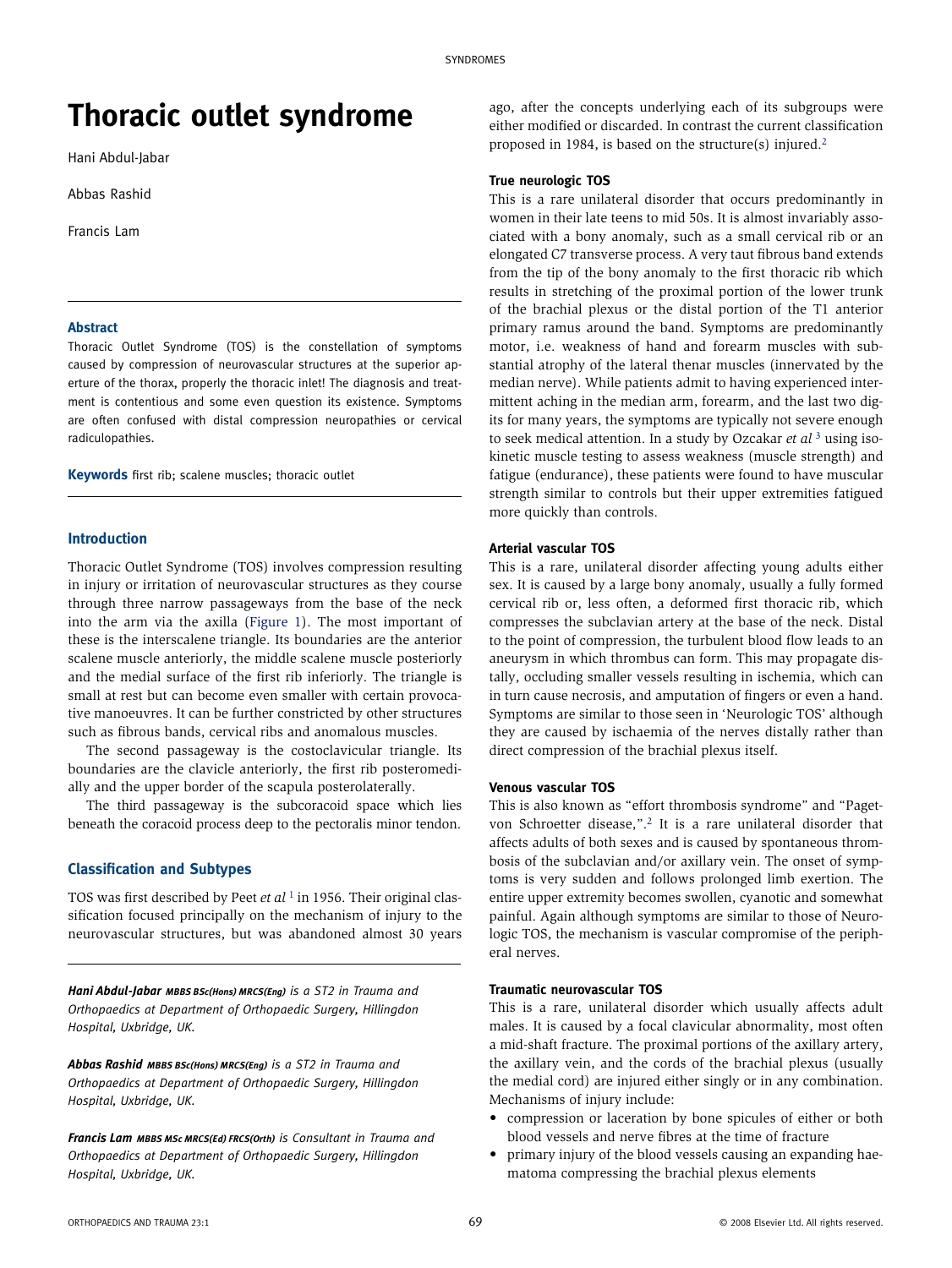

<span id="page-1-0"></span>**Figure 1** The thoracic outlet.

• delayed damage to blood vessels and/or, nerve fibres or both caused by the formation of a large callus or by excessive clavicular motion due to non-union.

Symptoms and signs are present both locally at the fracture site, and in the distal part of the effected limb. Local findings include tenderness, a bony deformity (e.g., large callus), a mass beneath the damaged portion of the clavicle (e.g., haematoma), or bruit (e.g., pseudo aneurysm).

### **'Disputed' TOS**

This is a disorder with a number of names, including 'non-specific', 'symptomatic' and 'assumed'. It first came to notice in the late 1960's after the publication of the description of a procedure (trans-axillary 1st rib resection) designed to treat it.[2](#page-4-1) It is a rare bilateral disorder, which affects predominantly adult females. The most common causes are either acute trauma (e.g. whiplash injury) or repetitive use trauma (common in manual factory or office workers). The exact mechanism of injury is still unclear, although it is thought to be secondary to compression of neurovascular structures between the normal 1st rib and congenital bands damaged at either the time of injury or fibrosis of the scalene muscles due to postural abnormalities caused by imbalance of muscle actions.

# **Diagnosis**

Symptomatic overlap with other conditions makes it very difficult to confidently diagnose TOS. A variety of provocation tests which reproduce TOS symptoms have been devised to aid

diagnosis, and tailor investigation and subsequent management. They also help the clinician to confidently exclude other pathologies which can produce similar symptoms.

#### **Adson's test**

The patient's radial pulse is palpated ([Figure 2a](#page-1-1)), then the arm is externally rotated, extended and slightly abducted. The patient is asked to look towards the side being examined and to take a deep breath in [\(Figure 2b](#page-2-0)). Abolition or a reduction in the radial pulse is a positive test.

<span id="page-1-1"></span>

**Figure 2 a** Adson's Test.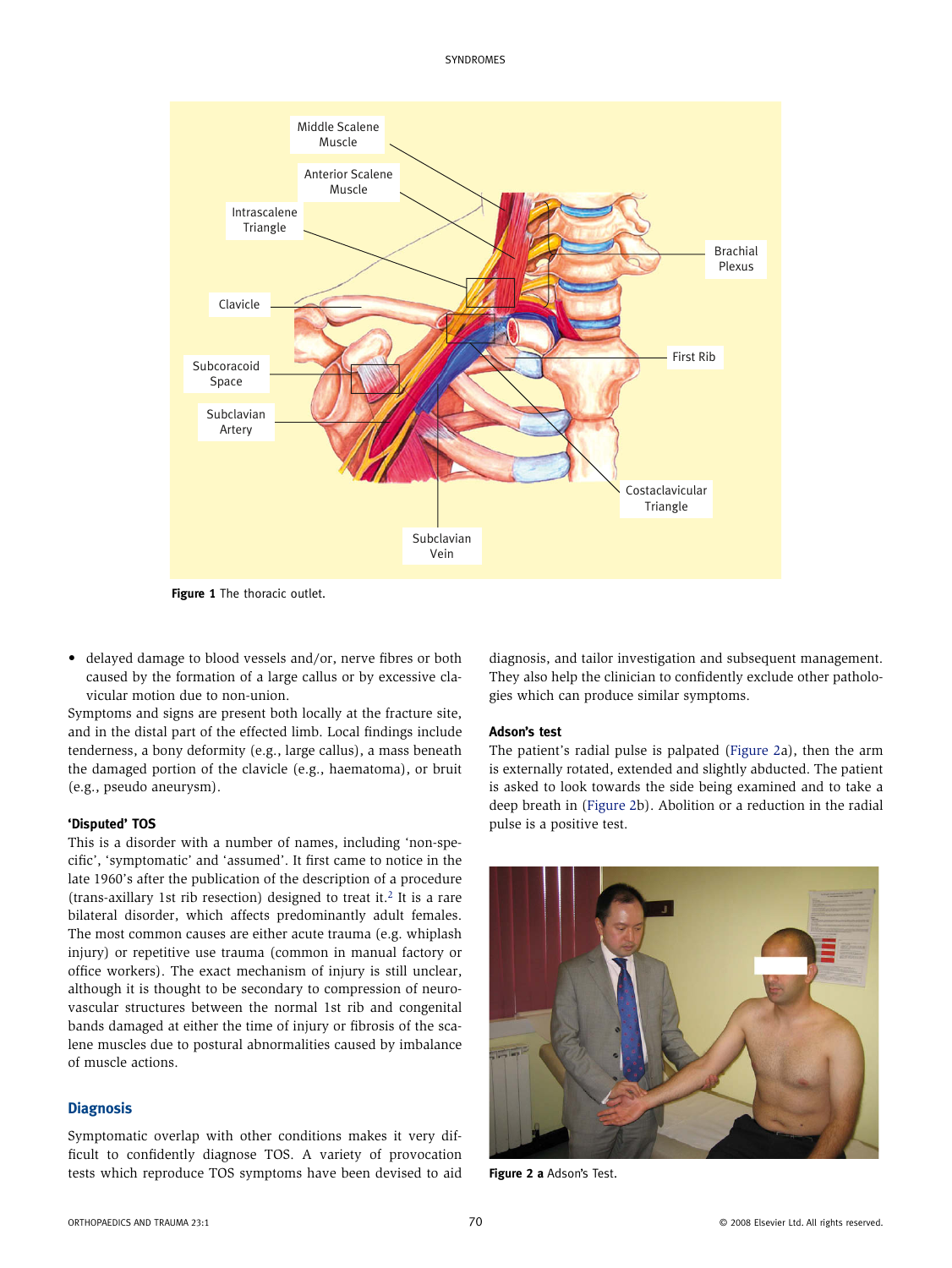

**Figure 2 b** Adson's Test.

# <span id="page-2-0"></span>**Wright's test (the hyper-abduction test)**

The patient's arm is abducted to 90 degrees in external rotation whilst palpating the radial pulse. Again abolition of the pulse suggests a positive test but there is a high false positive rate.

## **Roos' test**

The patient's shoulder is abducted and the elbow flexed to 90 degrees. In this position the patient is asked to open and close their hands for three minutes [\(Figure 3](#page-2-1)). Inability to complete this exercise pain free or reproduction of presenting symptoms constitutes a positive result.

## **The Military Brace test**

With both arms at the side, the patient moves the shoulder downward and backward to draw the clavicle closer to the first rib ([Figure 4\)](#page-2-2). Diminution or obliteration of the radial pulse constitutes a positive test.

<span id="page-2-1"></span>

**Figure 3** Roos' Test.



**Figure 4** Military Brace Test.

## <span id="page-2-2"></span>**Investigations**

# **X-ray and MRI**

Chest x-rays with apical lordotic views and cervical spine views are mandatory to demonstrate the presence of a cervical rib ([Figure](#page-2-3) 5), an elevated 1st rib caused by tight anterior or middle scalene muscles and clavicle fractures with the associated nonunion and excessive callus.

Angiography can demonstrate thromboembolic vessel blockage and aneurysms that may be compressing the plexus. The

<span id="page-2-3"></span>

**Figure 5** Cervical rib.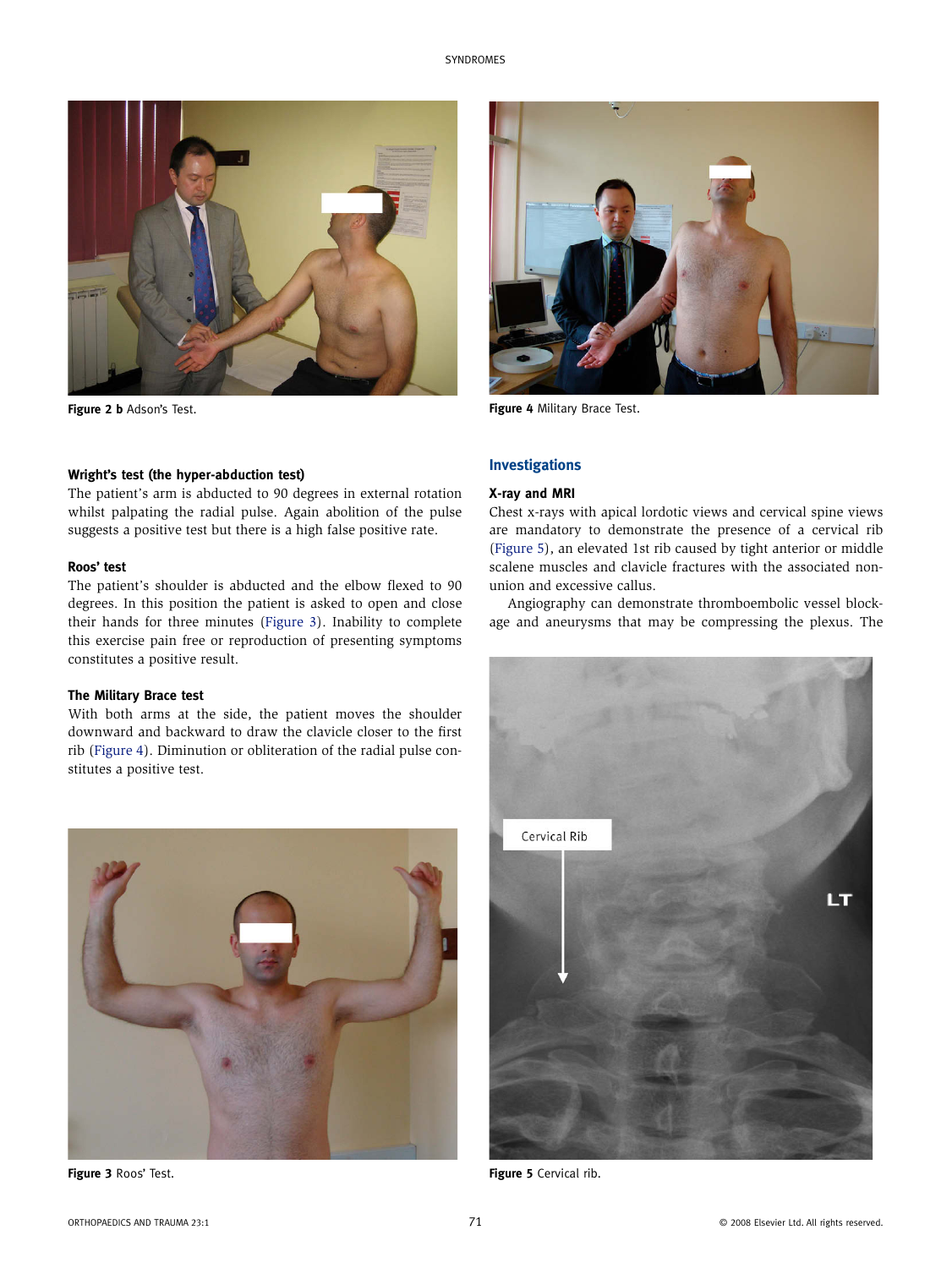latest techniques give an easy and unequivocal insight into the vascular and non-vascular (indirect) nature of the condition thus aiding clinical management decision making[.7](#page-4-3)

Computed Tomography (CT) may show abnormal fibrous bands in the thoracic outlet  $4$  and, coupled with MRI, distinguish cervical root injury from degenerative spurs or herniated discs. MRI of the cervical spine and supra-clavicular or brachial plexus area is useful to exclude other pathologies.

## **Ultra-sound**

Doppler ultra-sound studies will show impeded blood flow in vascular TOS. A near cut-off of flow during the stress manoeuvre with reproduction of symptoms would be most suggestive, but given the high prevalence of abnormal Doppler ultrasound findings in asymptomatic population, duplex may only have a limited role in the investigation of TOS.<sup>5</sup> Full occlusion of blood flow can occur in normal subjects but is unusual and is not related to age.<sup>6</sup>

## **Electro-physiological testing**

There are clearly established diagnostic criteria for electrodiagnostic testing, particularly in true Neurologic TOS,<sup>8</sup> viz; altered ulnar sensory conduction (low amplitude sensory nerve action potentials) and motor median conduction (low amplitude compound muscle action potential). Routine electro-diagnostic studies can sometimes yield normal results but when there is strong clinical suspicion of a neurogenic TOS and the classical electro-diagnostic abnormalities are not found, F waves may be used at rest and in provocative positions to help support the diagnosis.<sup>[9,10](#page-4-8)</sup>

## **Anterior scalene block**

This can sometimes be diagnostic, but the test is difficult and not without risk (e.g. direct damage to the plexus by the needle). If positive, there is usually a good chance of successful surgical decompression.

## **Treatment**

Management can either be non-operative or surgical depending on the underlying cause. If surgical intervention is not warranted, the use of heat, physical therapy, analgesics and muscle relaxants coupled with shoulder strengthening exercises, and modification of daily activities and sleeping habits will give relief from symptoms.<sup>11</sup>

Surgery should be considered in cases where symptoms persist over 3–4 months, if there is intractable pain, vascular loss or neurologic deficit. Depending on the underlying cause, a multidisciplinary approach to management with both vascular and orthopaedic surgeons will result in a good to excellent surgical outcomes.[13](#page-4-10)

# **Operative surgical approaches**

Surgical decompression can be achieved by scalenectomy with or without resection of the 1st rib using either a supraclavicular or a transaxillary approach. Scalenectomy combined with 1st rib resection gives better results than 1st rib resection alone, whilst simple excision only appears to be sufficient in patients in whom symptoms are caused purely by the presence of a cervical rib.

## **Supraclavicular approach**

The operation is performed with the patient supine and intubated under general anaesthetic, through a lazy "S" incision parallel to the clavicle and extending from the midpoint of the clavicular attachment of the sternomastoid muscle to the anterior edge of the trapezius. Platysma is identified for later careful approximation, then the external jugular vein is ligated and omohyoid divided at its mid-point. The phrenic nerve should be identified on the surface of the anterior scalene muscle as it proceeds distally and protected. Then scalenus anterior is divided from its insertion into the first rib allowing it to retract, carefully dissecting the subclavian artery and vein from its belly. Scalenus medius is then divided from its insertion into the 1st rib, thus fully exposing the 1st rib. The 1st rib is divided anteriorly first with a rib cutter and the entire posterior portion is then removed in a twisting motion ensuring there is no residual first rib left which may otherwise produce new bone and cause recurrence of symptoms.

#### **Transaxillary approach**

This approach was originally described by Roos in 1982.[16](#page-4-11) Under general anaesthetic with a double lumen endotracheal tube in the lateral decubitus position the ipsilateral lung is collapsed. Draping the patient should be such as to permit free movement of the arm as well as access to upper hemithorax, axilla, shoulder area and neck. A transverse incision is made below the hairline between the pectoralis major muscle anteriorly and the latissimus dorsi muscle posteriorly. The underlying fascia is incised longitudinally and the tissues are bluntly dissected digitally. The incision is then deepened directly towards the chest wall without angling up towards the 1st rib. When the chest wall is reached the dissection is carried superiorly to the 1st rib. Blunt dissection by touch is continued until the face of the 1st rib can be palpated. Then the dissection is continued subperiosteally along the 1st rib until scalenus anterior is identified. This is then divided near its insertion on the 1st rib and the subperiosteal dissection of the rib continued to separate it from the pleura. A triangular piece of the 1st rib is excised from the avascular area allowing the anterior part of the rib to be removed by dividing the costo-clavicular ligament. Then the posterior part is dissected subperiosteally to the transverse process at which point it is divided and excised.

## **Vascular surgery**

In cases of venous TOS, subclavian venous thrombectomy can usually be carried out through the supraclavicular approach. In arterial TOS, subclavian endarterectomy can be possible in those patients whose only arterial lesion is occlusion of the subclavian artery secondary to compression.<sup>4</sup> If required, arterial reconstruction is best achieved with vein grafts rather than synthetic grafts as low flow through the prosthesis into the high resistance areas distally arising from previous embolisation may predispose to early failure.<sup>[15](#page-4-12)</sup>

### **Surgery for recurrence**

Complete scalenectomy in redo procedures can offer an improved outcome,[12](#page-4-13) i.e. scalenus anterior should be removed and not simply sectioned. If part of the brachial plexus penetrates the scalenus medius muscle as an anatomical variant, then the muscle should also be resected, as well as any fibrous bands that may lie behind these muscles.